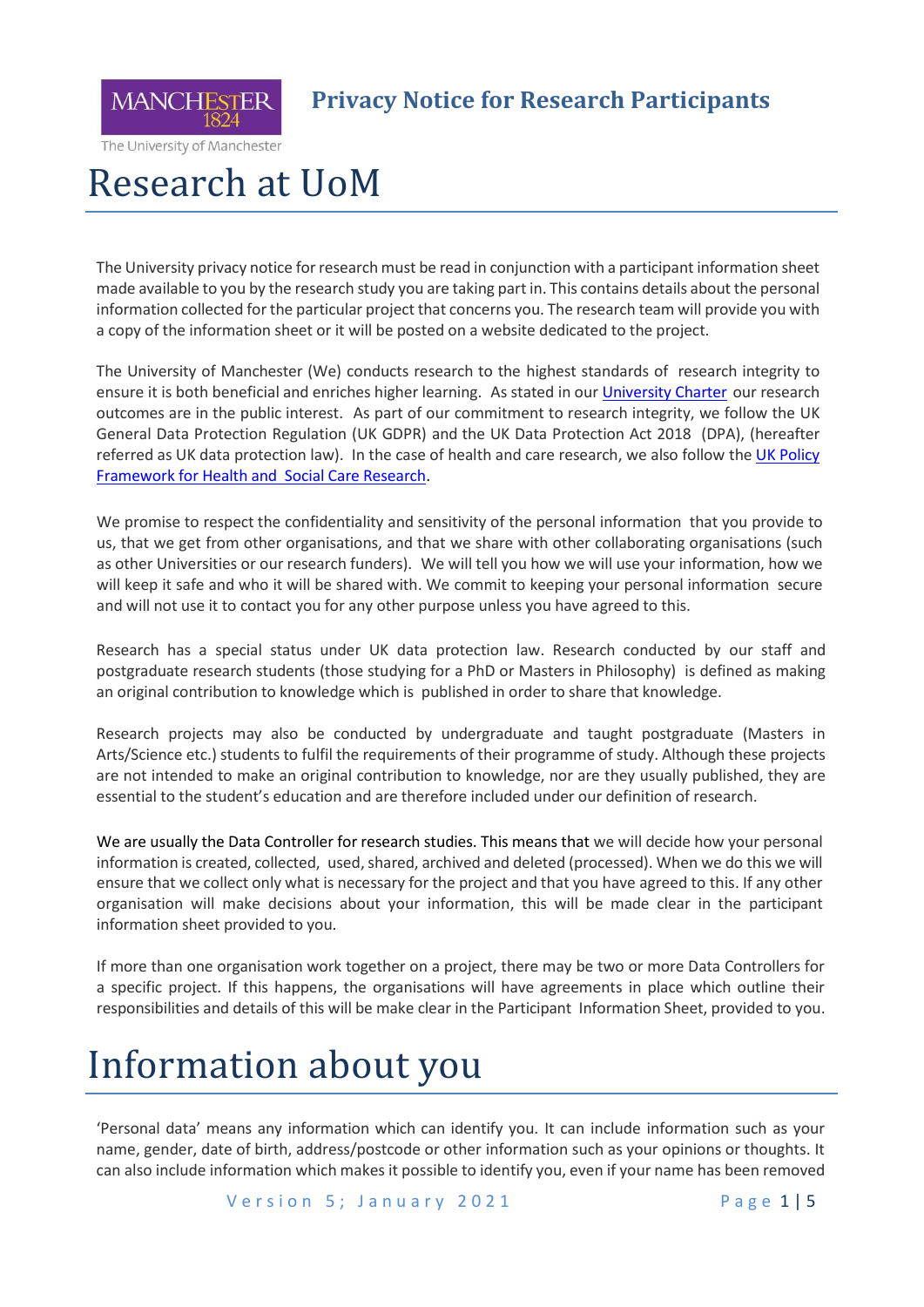(such as quotes or social media postings).

We will only ever collect personal information that is appropriate and necessary for the specific research project being conducted. The specific information that we will collect about you will be listed in the Participant Information Sheet, given to you by the research team.

We may process some information about you that is considered to be 'sensitive' and this is called 'special category' personal data. This includes, but is not limited to, information such as your ethnicity, sexual orientation, gender identity, religious beliefs, details about your health or past criminal convictions. These types of personal information require additional protections, particularly in relation to sharing, which the University ensures are in place.

Under UK data protection law we must have special safeguards in place to help protect your rights and freedoms when using your personal information and these are:

- Policies and procedures that tell our staff and students how to collect and use your information safely.
- Training which ensures our staff and students understand the importance of data protection and how to protect your data.
- Security standards and technical measures that ensure your information is stored safely and securely.
- All research projects involving personal data are scrutinised and approved by a research ethics committee in line with University policies and procedures.
- Contracts with companies or individuals not associated with the University have confidentiality clauses to set out each party's responsibilities for protecting your information.
- We carry out data protection impact assessments on high risk projects to ensure that your privacy, rights as an individual or freedoms are not affected.

If we use collaborators outside of the UK, we will ensure that they have adequate data protection laws or contractual mechanisms for international transfers have been put in place. In addition to the above University safeguards the UK GDPR and the DPA also require us to meet the following standards when we conduct research with your personal information:

- (a) the research will not cause damage or distress to someone (e.g., physical harm, financial loss or psychological pain).
- (b) the research is not carried out in order to do or decide something in relation to an individual person or their care, unless the processing is for medical research approved by a research ethics committee.
- (c) the Data Controller has technical and organisational safeguards in place (e.g. appropriate staff training and security measures).
- (d) if processing a special category of data, this must be subject to a further public interest test to make sure this particularly sensitive information is required to meet the research objectives.

## The Legal Part

Data protection law requires us to have a valid legal reason to process and use personal data about you. This is often called a 'legal basis'. U K GDPR requires us to be explicit with you about the legal basis upon which we rely in order to process information about you.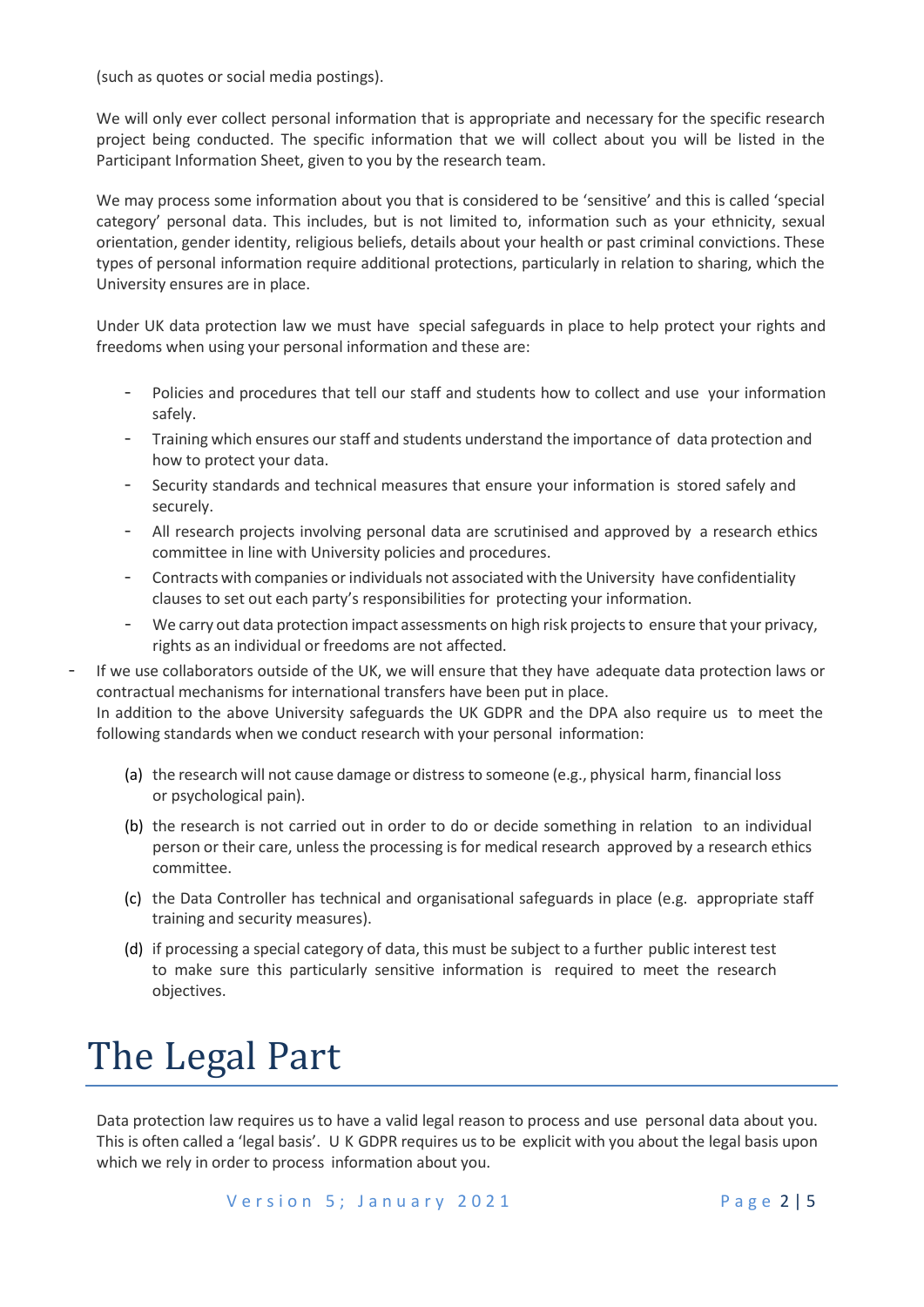For research the legal reason is "*Processing is necessary for the performance of a task carried out in the public interest or in the exercise of official authority vested in the controller*" (Article 6 of the UK GDPR):

For sensitive information the legal reason is: "*the processing is necessary for archiving purposes in the public interest, scientific or historical research purposes or statistical purposes… which shall be proportionate to the aim pursued, respect the essence of the right to data protection and provide for suitable and specific measures to safeguard the fundamental rights and the interests of the data subject*". (Article 9 of the U K GDPR).

When research involves criminal convictions, the legal reason is listed in Schedule 1 of the Data Protection Act 2018 which requires that special safeguards are in place.

Where we need to rely on a different legal reason, such as consent, this will be listed in the Participant Information Sheet provided to you. In clinical trials or medical studies, for example, we may use the following reason:

 "*Processing is necessary for the purposes of preventive or occupational medicine, for the assessment of the working capacity of the employee, medical diagnosis, the provision of health or social care or treatment or the management of health or social care systems and services on the basis of Union or Member State law or pursuant to contract with a health professional and subject to the conditions and safeguards*".

We may also use your personal information for additional research purposes, such as other analysis or future projects on the same research topics. This is known as a secondary use or purpose.

If we want to do this it will be explained to you in the Participant Information Sheet and we will ensure that your information will not be used in ways which might have a direct impact on you (such as damage or distress) or will lead to decisions being made about you.

#### Sharing your information

Your personal information will be kept confidential at all times and researchers are asked to de-identify it (anonymise), pseudonymise (remove any information which can identify you such as your name and replace this with a unique code or key) or delete it as soon as possible. However in some cases it may not be possible to de-identify your information as it is necessary in order to achieve the aims of the research. If this is the case you will be informed of this in the Participant Information Sheet.

Your personal information as well as any de-identified information will only be shared with members of the research team in order to conduct the project. If they need to share your information with anyone else including anyone outside of the UK, you will be told who they are and why this is the case in the Participant Information Sheet.

We also sometimes use products or services provided by third parties to conduct research activities or share research data, such as Dropbox for Business, Microsoft collaboration products e.g. Teams, or other online communication tools e.g. Zoom.. These third parties are known as data processors and when we use them we have agreements in place to ensure your information is kept safe. This does not always mean that they access your information but if they do this will be outlined in the Participant Information Sheet. As Data Controller, we will always carry out due diligence in respect of the use of third parties in order to keep your information safe throughout the research.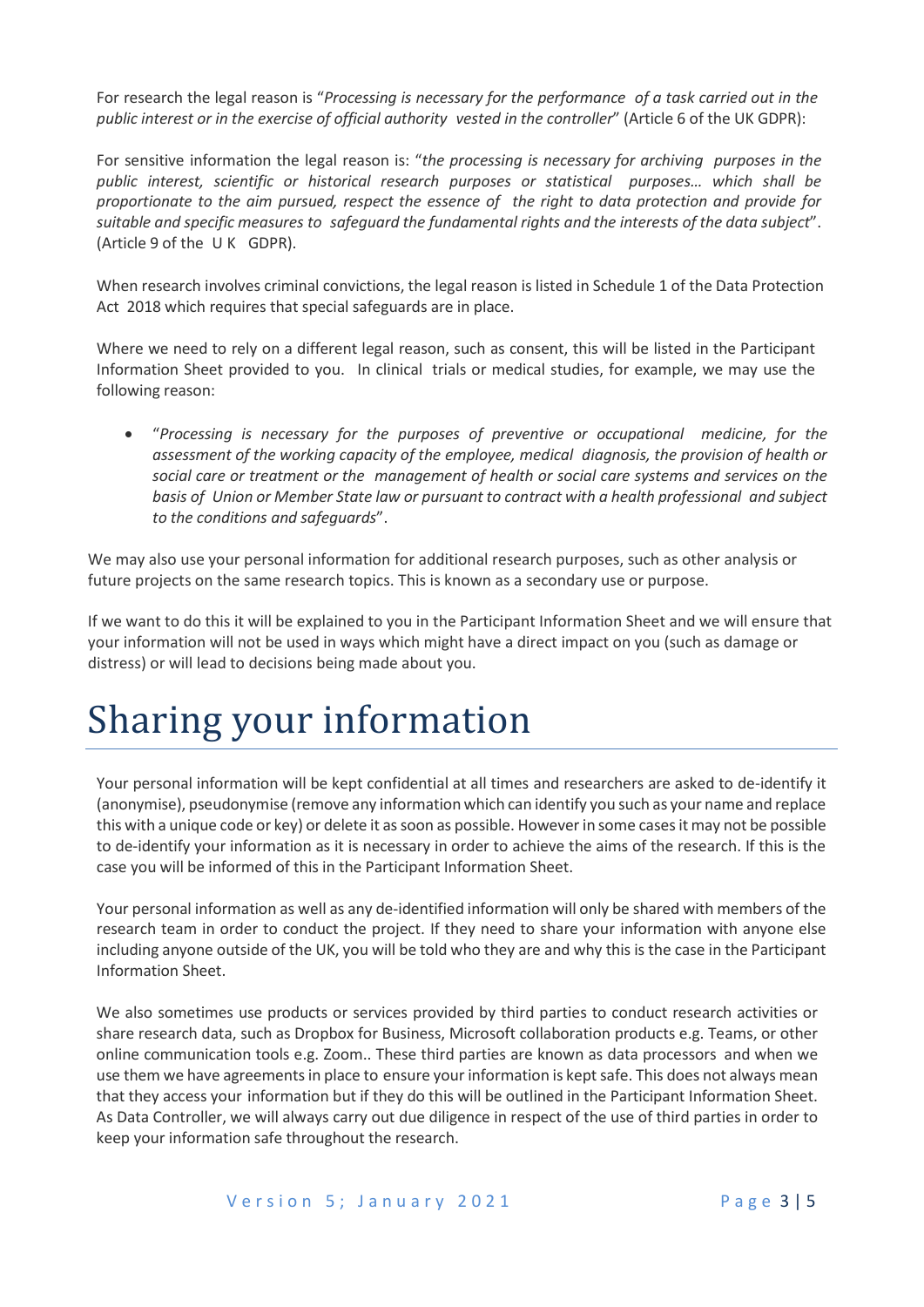We will only keep your personal information for as long as necessary to complete the aims of the research. However, some personal information (including signed records of consent) will be kept for a minimum amount of time as required by external funders or our policies and procedures. You can read more about how long we will keep this information for in our [retention](http://documents.manchester.ac.uk/display.aspx?DocID=6514) schedule. The Participant Information Sheet will state how long your personal information will be kept and for what purpose.

For some research projects, your de-identified or pseudonymised information will be kept after the project has ended, placed into a data repository/online archive for sharing with other researchers or used in future research. If the researchers would like to do this with your information you will be told in the Participant Information Sheet.

When using research repositories, researchers are often required to upload their supporting or underlying data which may be identifiable or sensitive. The repositories have technical controls in place to ensure that only authorised individuals can access the information.

# Obtaining information about you from other organisations

On occasion, other organisations share personal information about you with our research teams, your information is treated in the same way as the information we collect directly from you in accordance with appropriate laws and technical standards. The suppliers of this data are usually official bodies, such as NHS Digital, NHS England, the Home Office, or the Department of Education.. When your data is supplied by those organisations, our research teams will publish privacy information on dedicated websites.

## Your rights

By law, you have rights in relation to the personal information we hold about you. These include the right to:

- See the information/receive a copy of the information;
- Correct any inaccurate information;
- Have any information deleted;
- Limit or raise concerns to our processing of the information;
- Move your information ("portability").
- Request human intervention when automatic decision making or profiling is carried out. You will be informed if either of the above applies to your personal information.

These rights only apply to your information before it is anonymised as once this happens we can no longer identify your specific information. Sometimes your rights may be limited if it would prevent or delay the research. If this happens you will be informed by the research team but you still have rights to complain to our Data Protection Officer and if you are still not satisfied you also have the right to complain about this to the Information Commissioner.

If you have any questions about how your personal information is used, or wish to exercise any of your rights, please consult the [University's](https://www.manchester.ac.uk/discover/privacy-information/data-protection/your-rights/) data protection webpages. If you need further assistance, please